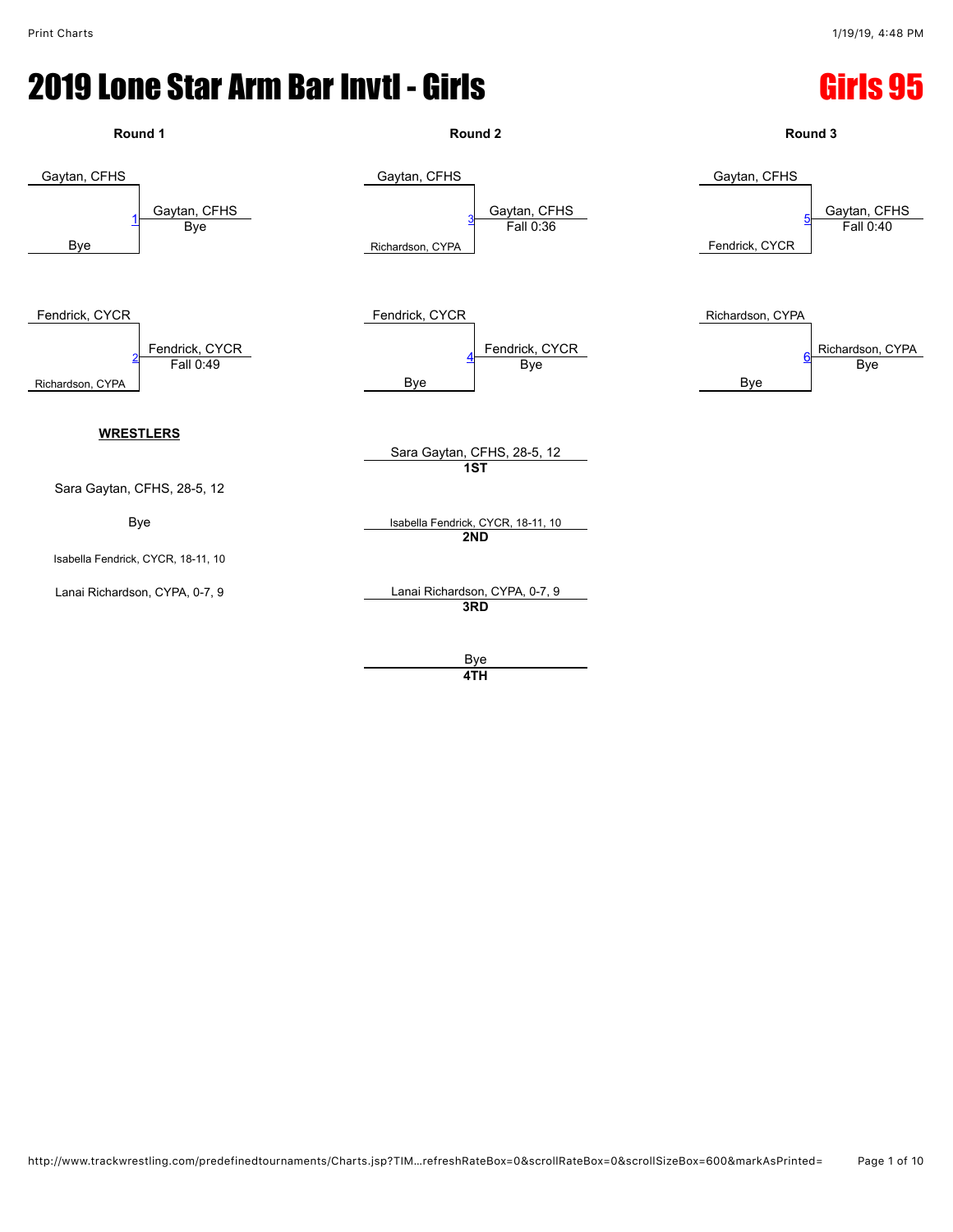

**4TH**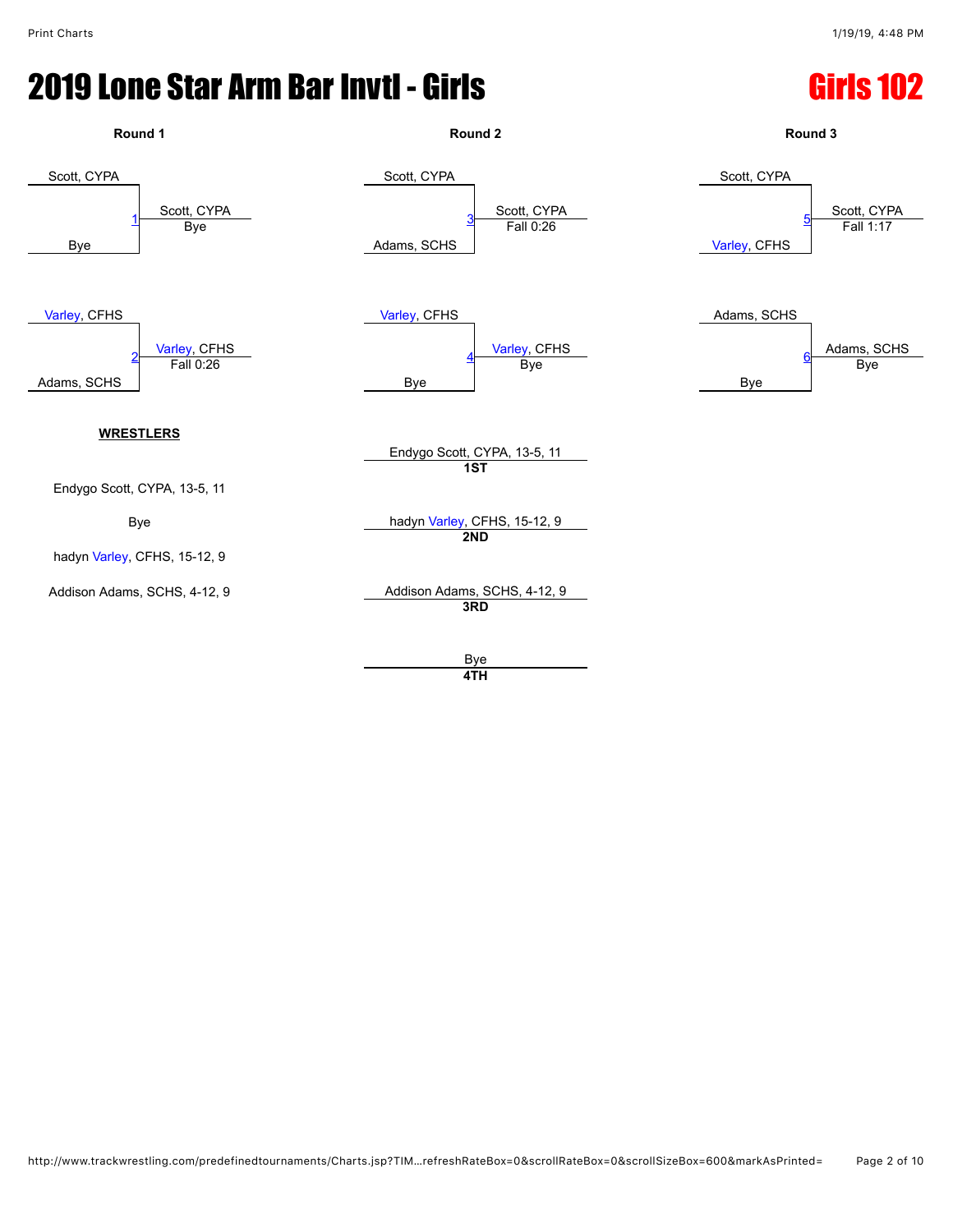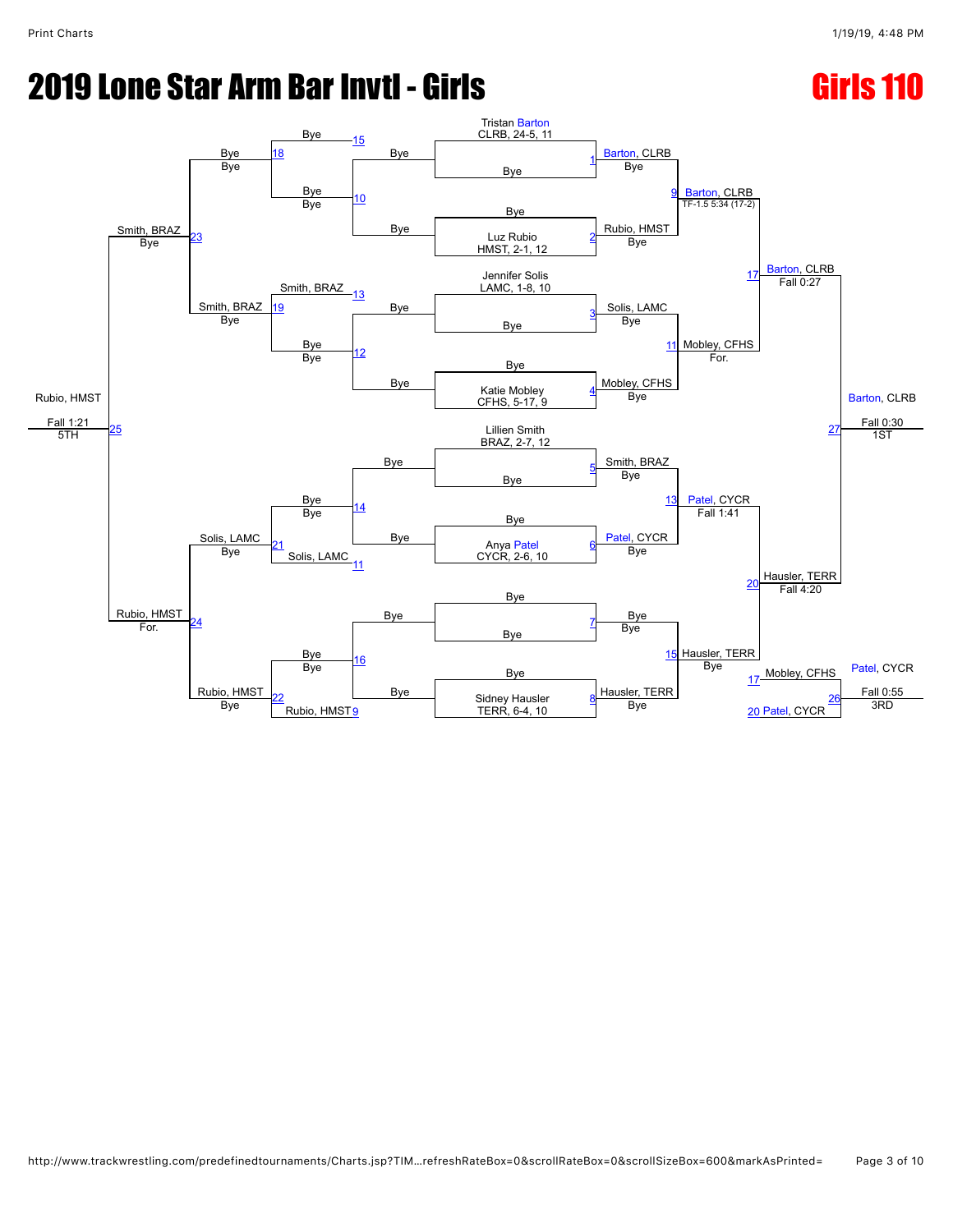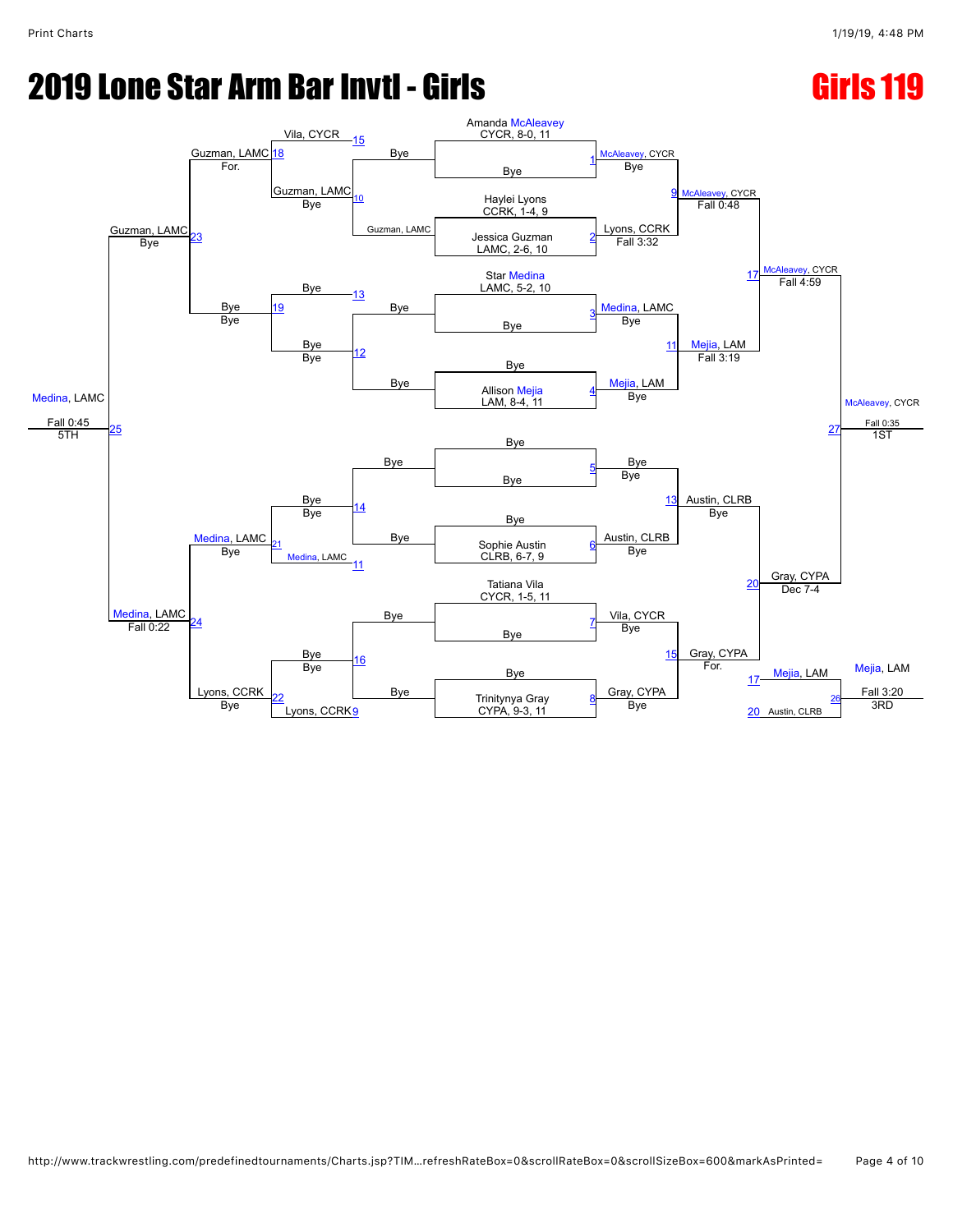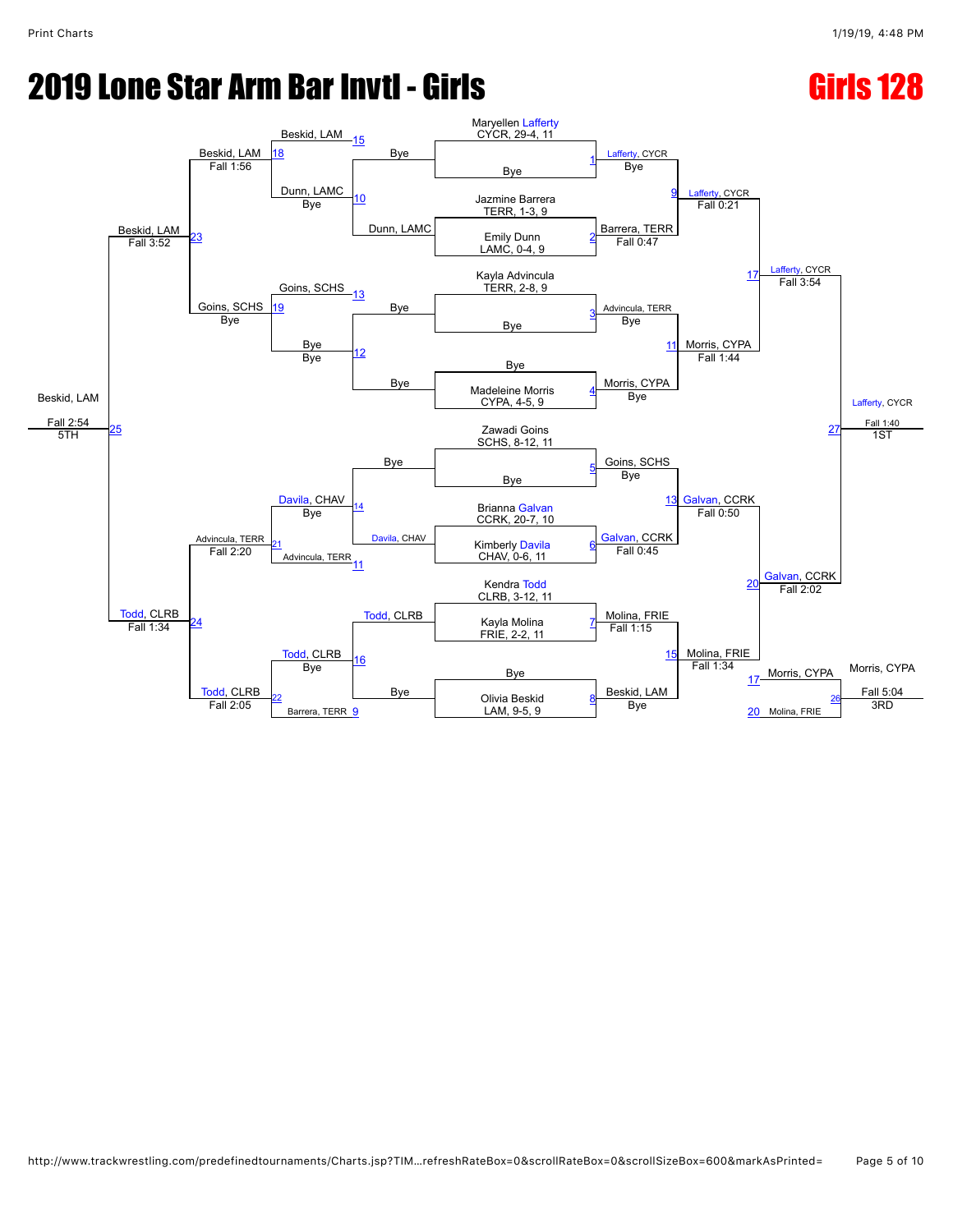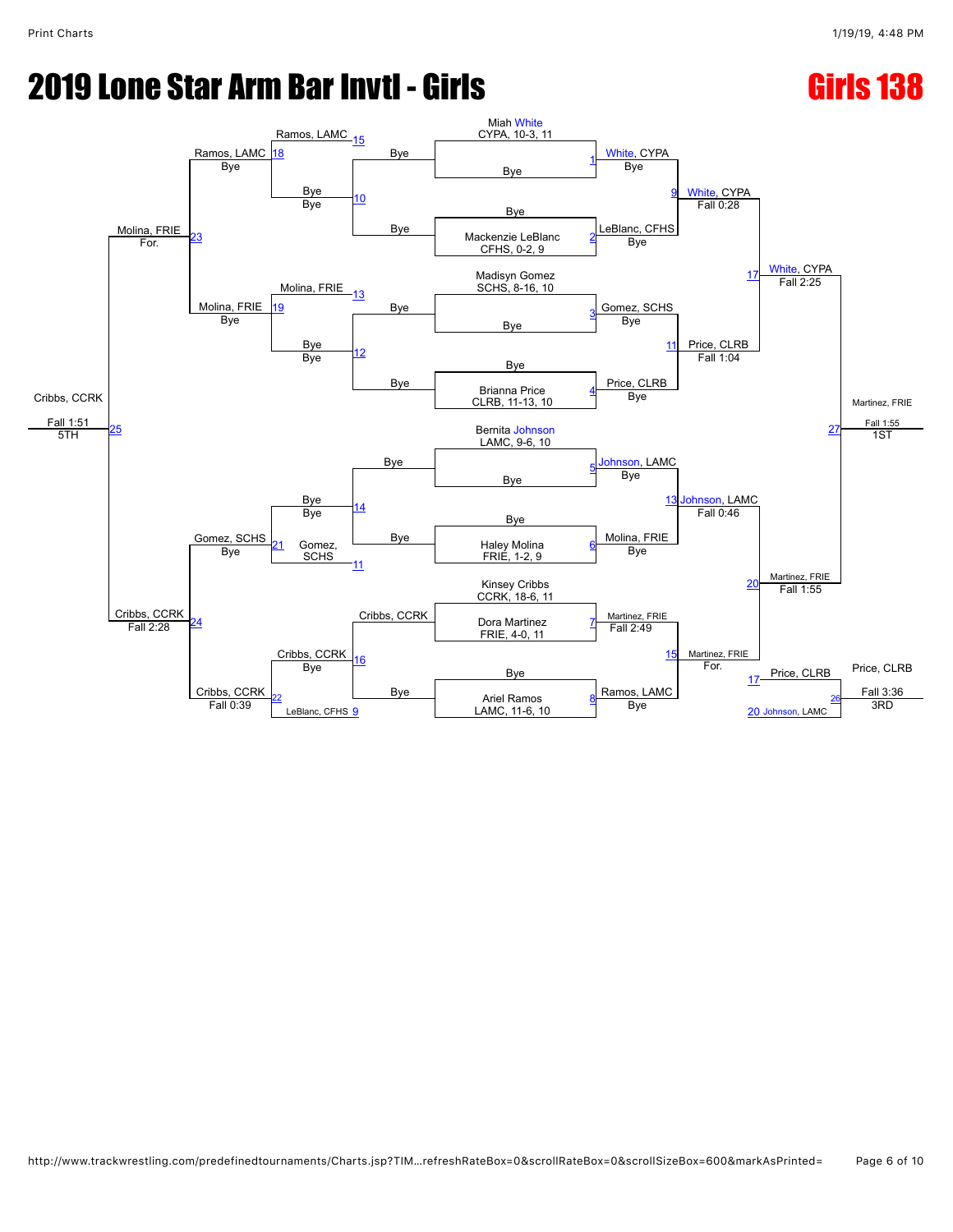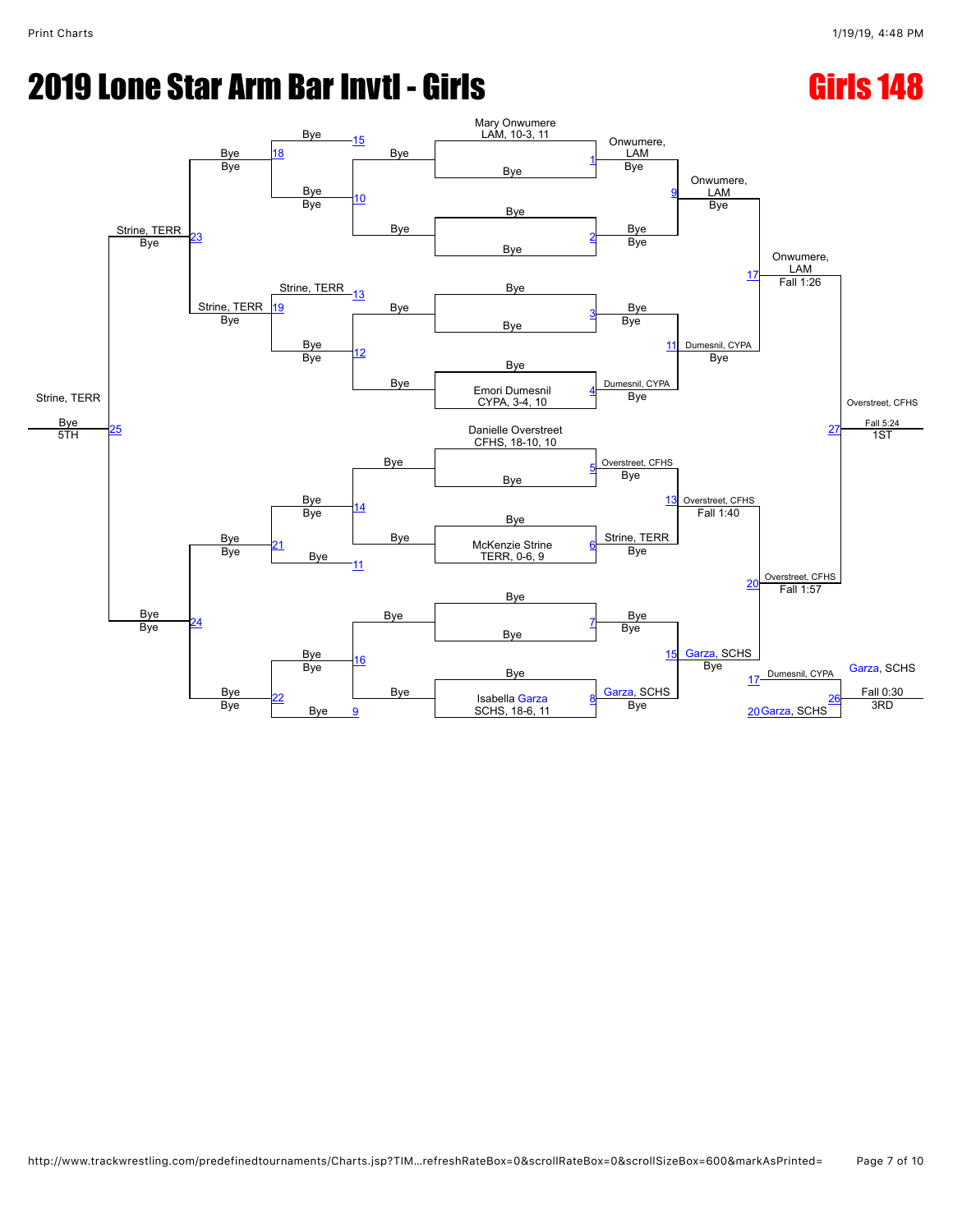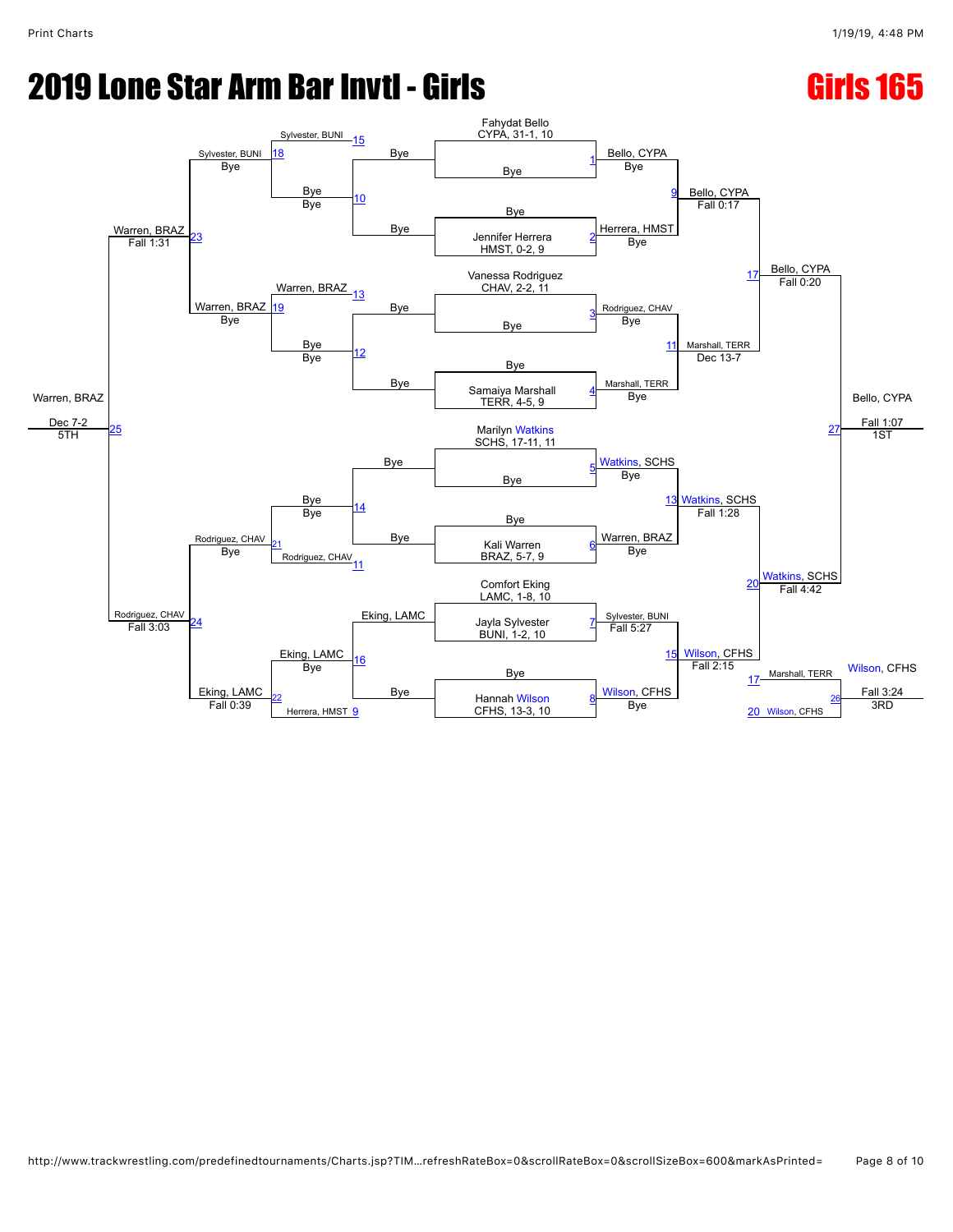